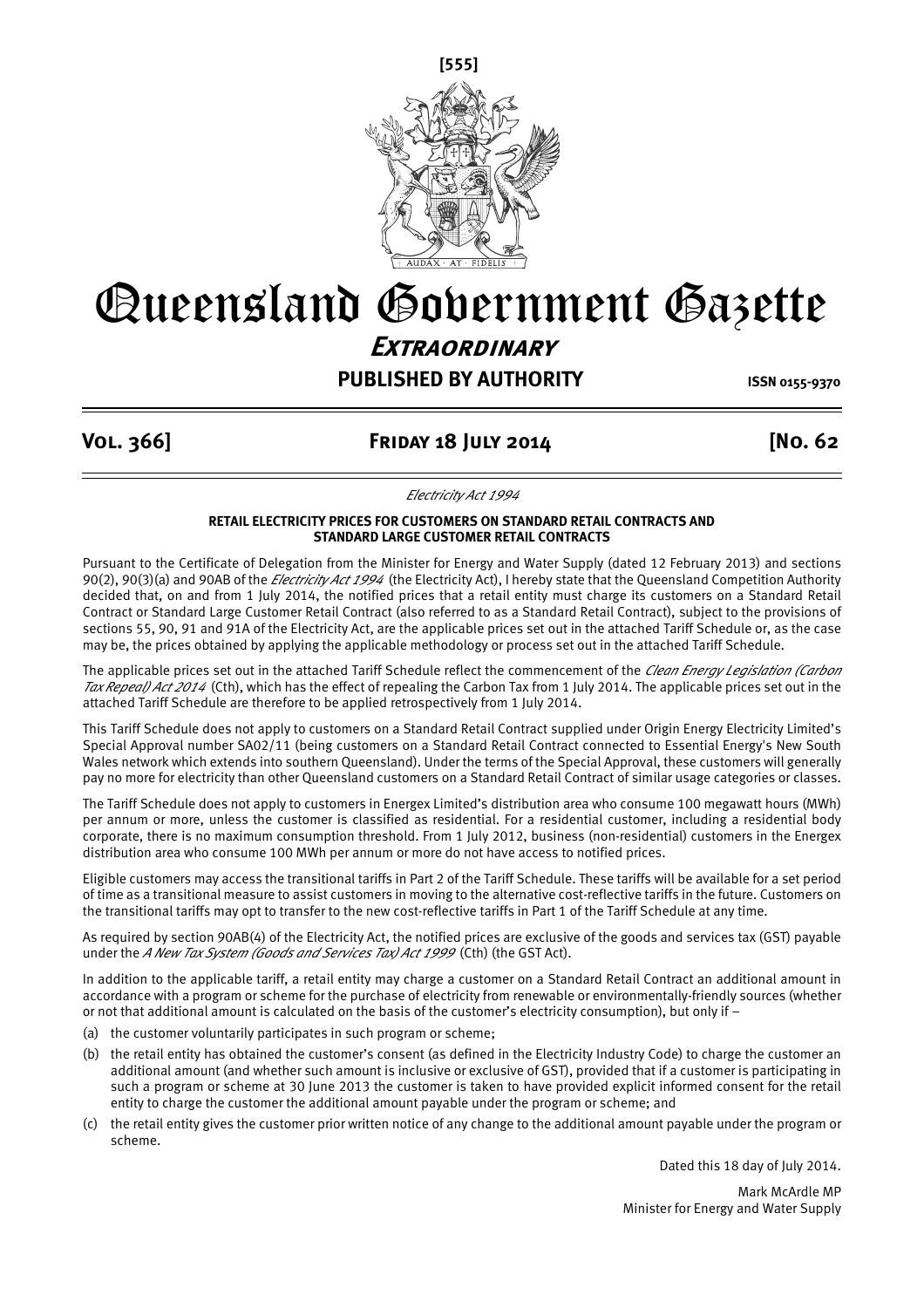#### **TARIFF SCHEDULE**

**Note 1:** For the purposes of sections 55, 90, 91 and 91A of the Electricity Act, the tariffs and other retail fees and charges in this Tariff Schedule are exclusive of GST payable under the GST Act.

**Note 2:** This Tariff Schedule replaces the Tariff Schedule published in the Queensland Government Gazette on 30 May 2014.

**Note 3:** This Tariff Schedule is structured in several Parts:

Parts 1 to 5 (inclusive) apply to customers on a Standard Retail Contract and customers on a Standard Large Customer Retail Contract of Ergon Energy Queensland Pty Ltd.

Part 6 applies to eligible customers on a Standard Retail Contract of Ergon Energy Queensland Pty Ltd. Eligible customers on a Standard Retail Contract of other retail entities may apply directly to the Department of Energy and Water Supply for relief from electricity charges if a drought declaration is in force – see Part 6 for more detail.

**Note 4:** To ensure the correct application of the tariffs set out in this Tariff Schedule, the retail entity and the customer must have regard to Part 4 (Application of Tariffs for Customers on Notified Prices – General).

**Note 5:** Any reference in this Tariff Schedule to a time is a reference to Eastern Standard Time.

**Note 6:** "NMI" means the National Metering Identifier and is applicable to the point at which a premises is connected to a distribution entity's network.

**Note 7:** A primary tariff is the tariff that reflects the primary use of the premises or the majority of the load, and is capable of existing by itself against a NMI. A secondary tariff is any other tariff.

**Note 8:** Only days that supply is connected are to be counted for billing of charges.

**Note 9:** A service fee is a fixed amount charged daily to cover the costs of maintaining electricity supply to a premises, including the costs associated with electricity meter reading, the provision of equipment and general administration. Retailers may use different terms for this charge, including Service Charge, Daily Supply Charge and Service to Property Charge.

**Note 10:** Unless otherwise defined, the terminology used in this Tariff Schedule is intended to be consistent with the energy laws.

#### **Part 1**

#### **TARIFFS FOR RESIDENTIAL, COMMERCIAL AND RURAL APPLICATIONS**

*Tariff 11* **– Residential (Lighting, Power and Continuous Water Heating) –** 

This tariff is applicable to a customer who is classified as

residential by the relevant retail entity and can be accessed by a small business customer providing it is in conjunction with a primary business tariff (Tariff 20, 21, 22, 41, 62, 65 or 66) at the same NMI.

This tariff is also applicable to electricity used in separately metered common sections of residential premises consisting of more than one flat or home unit.

This tariff cannot be used in conjunction with Tariff 12 (Residential) (Time-of-Use) or Tariff 13 (Residential) (PeakSmart – Time-of-Use) at the same NMI.

Where a NMI has multiple meters, the consumption for all meters that record consumption for Tariff 11 will be aggregated for billing purposes.

No large business customers are eligible for this tariff.

All Consumption **25.378 c/kWh**  plus a Service Fee per metering point

per day of **83.414 c** Further applications of this tariff are described in Part 4 (Application of Tariffs for Customers on Notified Prices – General) and Part 5 (Concessional Applications

of Tariffs 11, 12 and 13 (Residential)).

#### *Tariff 12* **– Residential (Lighting, Power and Continuous Water Heating) (Time-of-Use) –**

This tariff is applicable to a customer who is classified as residential by the relevant retail entity and can be accessed by a small business customer providing it is in conjunction with a primary business tariff (Tariff 20, 21, 22, 41, 62, 65 or 66) at the same NMI.

This tariff is also applicable to electricity used in separately metered common sections of residential premises consisting of more than one flat or home unit.

This tariff cannot be used in conjunction with Tariff 11 (Residential) or Tariff 13 (Residential) (PeakSmart – Time-of-Use) at the same NMI.

Where a NMI has multiple meters, the consumption for all meters that record consumption for Tariff 12 will be aggregated for billing purposes.

No large business customers are eligible for this tariff.

Customers must have the appropriate metering installed in order to access this tariff.

| All consumption |  |
|-----------------|--|
|-----------------|--|

| Weekdays:                             |              |
|---------------------------------------|--------------|
| Off-Peak (10pm-7am)                   | 17.457 c/kWh |
| Shoulder (7am-4pm), (8pm-10pm)        | 20.953 c/kWh |
| Peak (4pm-8pm)                        | 30.945 c/kWh |
| Weekends:                             |              |
| Off-Peak (10pm-7am)                   | 17.457 c/kWh |
| Shoulder (7am-10pm)                   | 20.953 c/kWh |
| plus a Service Fee per metering point |              |
| per day of                            | 116.609 с    |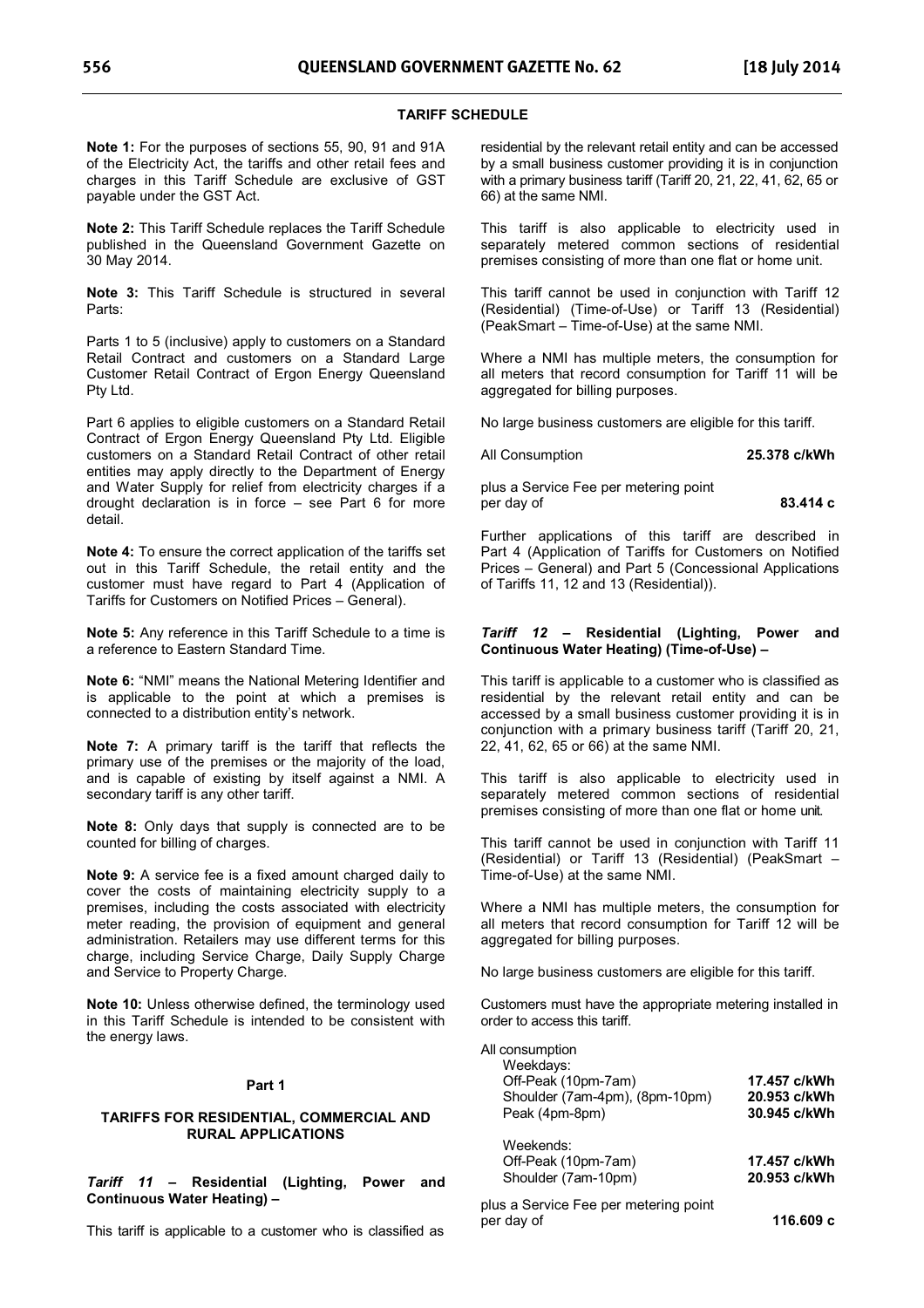Further applications of this tariff are described in Part 4 (Application of Tariffs for Customers on Notified Prices – General) and Part 5 (Concessional Applications of Tariffs 11, 12 and 13 (Residential)).

**Tariff 13 – Residential (Lighting, Power and Continuous Water Heating) (PeakSmart Time-of-Use) –** 

This tariff is applicable to a customer who is classified as residential by the relevant retail entity and can be accessed by a small business customer providing it is in conjunction with a primary business tariff (Tariff 20, 21, 22, 41, 62, 65 or 66) at the same NMI.

This tariff is also applicable to electricity used in separately metered common sections of residential premises consisting of more than one flat or home unit.

This tariff cannot be used in conjunction with Tariff 11 (Residential) or Tariff 12 (Residential) (Time-of-Use) at the same NMI.

This tariff is only available to customers who have a total of at least 4kW cooling capacity (or equivalent rated input load) at the NMI that is under demand management by the applicable distribution entity, including at least one activated PeakSmart Air-Conditioning Unit (connected with a signal receiver).

A 'PeakSmart Air-Conditioning Unit' means an airconditioning system with functionality added by the manufacturer that meets all specific criteria as indicated in the Australian Standard AS4755.3.1, 'Interaction of demand response enabling devices and electricity products – Operational instructions and connections for air conditioners.'

Under this tariff, supply will be available to the premises at all times; however, demand management of PeakSmart Air Conditioning units is variable and will be managed at the absolute discretion of the distribution entity.

Periodic validation of system compliance may be required and will be undertaken at the absolute discretion of the distribution entity.

This tariff is available at the absolute discretion of the distribution entity. If this tariff becomes unavailable in future years, customers on this tariff will automatically be transferred to Tariff 12, unless the customer contacts their retailer to request they are transferred to an alternative tariff for which they are eligible.

Where a NMI has multiple meters, the consumption for all meters that record consumption for Tariff 13 will be aggregated for billing purposes.

No large business customers are eligible for this tariff.

Customers must have the appropriate metering installed in order to access this tariff.

| All consumption                |              |
|--------------------------------|--------------|
| Weekdays:                      |              |
| Off-Peak (10pm-7am)            | 15.261 c/kWh |
| Shoulder (7am-4pm), (8pm-10pm) | 20.657 c/kWh |
| Peak (4pm-8pm)                 | 30.409 c/kWh |

Weekends:

| , , , , , , , , , , , , , |              |
|---------------------------|--------------|
| Off-Peak (10pm-7am)       | 15.261 c/kWh |
| Shoulder (7am-10pm)       | 20.657 c/kWh |

plus a Service Fee per metering point per day of **116.609 c**

Further applications of this tariff are described in Part 4 (Application of Tariffs for Customers on Notified Prices – General) and Part 5 (Concessional Applications of Tariffs 11, 12 and 13 (Residential)).

#### *Tariff 20* **– Business General Supply –**

This tariff cannot be accessed by large business customers. Refer Part 2 for transitional tariffs for large business customers.

Residential customers can access this tariff providing:

- the electricity is used in separately metered common sections of residential premises consisting of more than one flat or home unit; or
- it is in conjunction with a primary residential tariff at the same NMI.

All Consumption **23.585 c/kWh** 

plus a Service Fee per metering point per day of **140.437 c** 

#### *Tariff 22* **– Business General Supply – Time-of-Use –**

This tariff cannot be accessed by large business customers. Refer Part 2 for transitional tariffs for existing large business customers.

Residential customers can access this tariff providing:

- the electricity is used in separately metered common sections of residential premises consisting of more than one flat or home unit; or
- it is in conjunction with a primary residential tariff at the same NMI.

Customers must have the appropriate metering installed in order to access this tariff.

For electricity consumed between the hours of 7.00 am and 9.00 pm, Monday to Friday inclusive -

| All Consumption                           | 25.598 c/kWh |
|-------------------------------------------|--------------|
| For electricity consumed at other times - |              |

| All Consumption | 18.918 c/kWh |
|-----------------|--------------|
|                 |              |

| plus a Service Fee per metering point |           |
|---------------------------------------|-----------|
| per day of                            | 140.437 с |

#### *Tariff 31* **– Night Rate (Super Economy) –**

Eligible customers can access this tariff providing it is in conjunction with a residential or business tariff at the same NMI at the discretion of the distribution entity.

This tariff is not available to large business customers in Ergon Energy Corporation Limited's distribution area.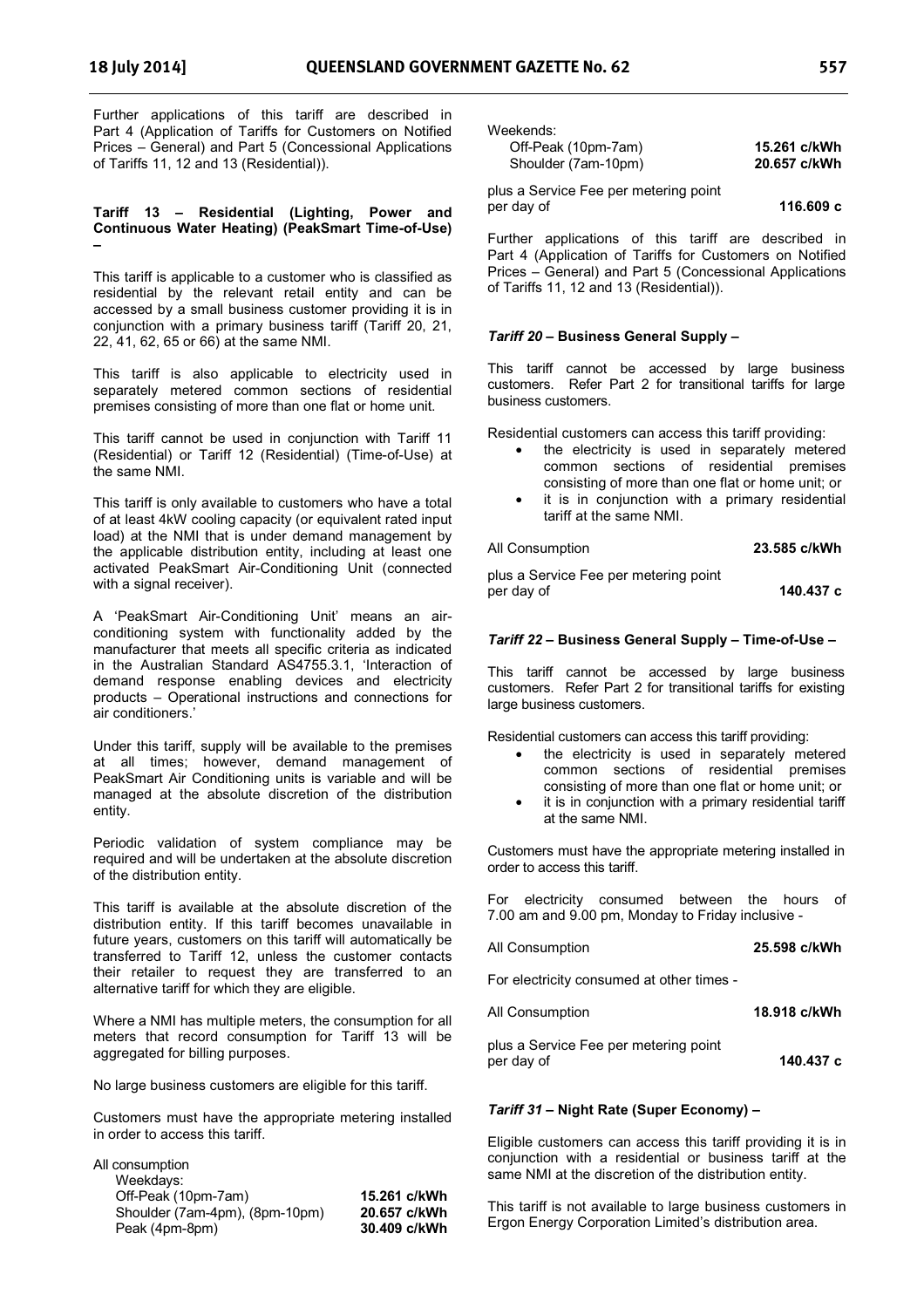This tariff is applicable when electricity supply is:

- permanently connected to apparatus; or
- connected to apparatus by means of a socket-outlet as approved by the distribution entity; or
- permanently connected to specified parts of apparatus;

as set out below (but not applicable, except as described in (c) below, if provision has been made to supply such apparatus or the specified part thereof under a different tariff during the restricted period) -

(a) Electric storage water heaters with thermostatically controlled or continuously operating heating units and which comply with the construction and performance requirements of Australian Standard 1361 or 1056 or previous Standards superseded by these two Standards or similar electric water heaters which are approved for connection by the distribution entity.

Where the heating unit rating exceeds 1,800 watts, it shall not exceed 13.5 watts per litre of heat storage volume for heat exchange type water heaters or 15.5 watts per litre of rated hot water delivery for other storage type water heaters.

The following conditions shall apply to any booster heating unit fitted -

- (i) its rating shall not exceed that of the main heating unit;
- (ii) it shall be connected so as to prevent it being energised simultaneously with the main heating unit;
- (iii) electricity consumed by the booster heating unit shall be metered under and charged at the tariff applicable to general power usage at the premises concerned;
- (iv) it shall be located in accordance with the provisions of the above Standards.
- (b) Solar-heated water heaters. Where the electric heating unit rating exceeds 1,800 watts, it shall not exceed 13.5 watts per litre of storage tank capacity. If a circulating water pump is fitted to the system, continuous supply will be available to the pump, and electricity consumed shall be metered under and charged at the tariff applicable to general power usage at the premises concerned.
- (c) One-shot boost for solar-heated water heaters with electric heating units as described in (b) above. A current held changeover relay may be fitted to the water heater to deliver, at the customer's convenience, a 'one-shot boost' supply to the electric heating element at times when supply is not available under this Tariff 31 (generally between the hours of 7.00 am and 10.00 pm). Such supply is subject to thermostatically controlled switchoff. Electricity consumed during operation of the one-shot boost shall be metered under and charged at the tariff applicable to general power usage at the premises concerned. Supply and installation of a current held changeover relay, including the

cost of same, is the responsibility of the customer.

(Reference in this Tariff Schedule to a 'booster heating unit' does not mean a current held changeover relay which is capable of delivering a 'one-shot boost'.)

- (d) Heat pump water heaters. Where the rated electrical input, as shown on the nameplate, exceeds 1,800 watts, it shall not exceed 13.5 watts per litre of storage tank capacity.
- (e) Heatbanks. Booster heating units are permitted in heatbanks in which the main element rating is at least 2 kilowatts. The following conditions shall apply to any booster heating unit fitted –
	- (i) its rating shall not exceed 70 percent of the rating of the main heating unit;
	- (ii) it shall be connected so as to prevent it being energised simultaneously with the main heating unit;
	- (iii) electricity consumed by the booster heating unit shall be metered under and charged at the tariff applicable to general power usage at the premises concerned.
- (f) Loads other than water heaters and heatbanks, but is not applicable -
	- (i) to arc or resistance welding plant;
	- (ii) where the apparatus is duplicated in order that supply may be obtained on a different tariff for the same purpose during the restricted period.

The distribution entity will provide and install the load control equipment at its cost. Additional charges may apply for other distribution services associated with the load control equipment, where the costs of the requested service are not included in the distribution entity's network charges.

Supply will be available for a minimum of 8 hours per day, but the times when supply is available is subject to variation at the absolute discretion of the distribution entity. In general, this supply will be between the hours of 10.00 pm and 7.00 am.

#### All Consumption **11.743 c/kWh**

#### *Tariff 33* **– Controlled Supply (Economy) –**

Eligible customers can access this tariff providing it is in conjunction with a residential or business tariff at the same NMI at the discretion of the distribution entity.

This tariff is not available to large business customers in Ergon Energy Corporation Limited's distribution area.

This tariff is applicable when electricity supply is:

- (a) connected to apparatus (e.g. pool filtration system) by means of a socket-outlet as approved by the distribution entity; or
- (b) permanently connected to apparatus as set out below (but not applicable if provision has been made to supply such apparatus under a different tariff in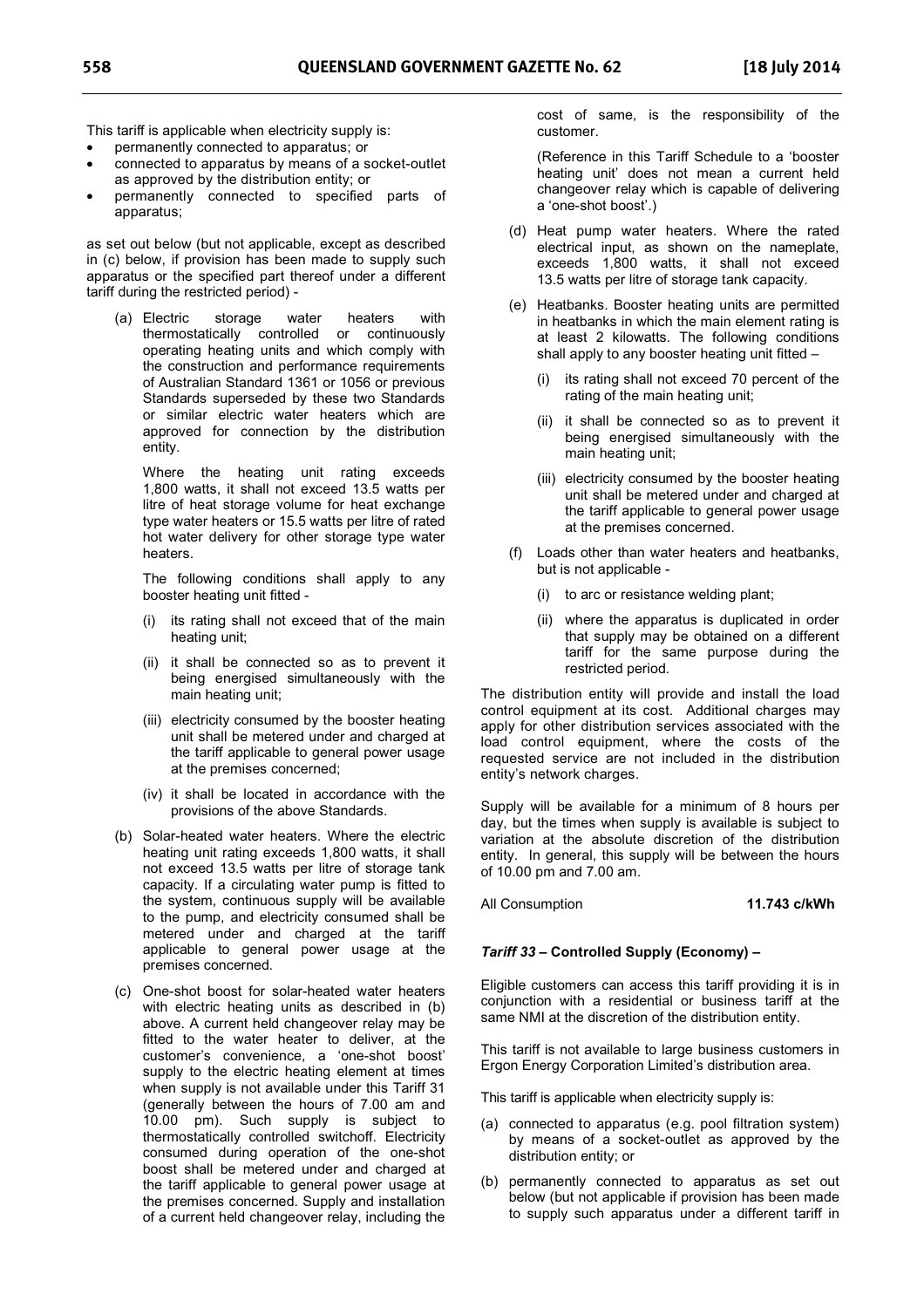the periods during which supply is not available under this tariff) –

(i) Electric storage water heaters with thermostatically controlled or continuously operating heating units and which comply with the construction and performance requirements of Australian Standard 1361 or 1056 or previous Standards superseded by these two Standards or similar electric water heaters which are approved for connection by the distribution entity.

Where the heating unit rating exceeds 1,800 watts, it shall not exceed 13.5 watts per litre of heat storage volume for heat exchange type water heaters or 15.5 watts per litre of rated hot water delivery for other storage type water heaters.

- (ii) Solar-heated water heaters. Where the electric heating unit rating exceeds 1,800 watts, it shall not exceed 13.5 watts per litre of storage tank capacity.
- (iii) Heat pump water heaters. Where the rated electrical input, as shown on the nameplate, exceeds 1,800 watts, it shall not exceed 13.5 watts per litre of storage tank capacity.
- (iv) As a sole supply tariff at the absolute discretion of the distribution entity.
- (v) Other individual loads in domestic installations, but is not applicable –
	- to arc or resistance welding plant;
	- where the apparatus is duplicated in order that supply may be obtained on a different tariff for the same purpose during the restricted period.

The distribution entity will provide and install the load control equipment at its cost. Additional charges may apply for other distribution services associated with the load control equipment, where the costs of the requested service are not included in the distribution entity's network charges.

Supply will be available for a minimum of 18 hours per day, but the times when supply is available is subject to variation at the absolute discretion of the distribution entity.

All Consumption **18.454 c/kWh** 

#### *Tariff 37* **– Non-Domestic Heating – Time-of-Use (Obsolescent) –**

This tariff will be phased out no later than 30 June 2020. No new customers will be supplied under this tariff. It is available only to customers taking supply under Tariff 37 at 30 June 2007.

Applicable to permanently connected –

(a) Electric storage water heaters in non-domestic installations with thermostatically controlled or continuously operating heating units and which comply with the construction and performance requirements of Australian Standard 1361 or 1056 or previous Standards superseded by these two

Standards or similar electric water heaters which are approved for connection by the distribution entity.

The heating unit rating shall not exceed 40.5 watts per litre of heat storage volume for heat exchange type water heaters or 46.5 watts per litre of rated hot water delivery for other storage type water heaters.

- (b) Apparatus for the production of steam.
- (c) Heating loads other than (a) and (b) above. The minimum total connected load under this section of this tariff is 4 kilowatts. Supplementary load that is permanently connected as an integral part of the installation may be supplied under this section provided that the aggregated rating of such supplementary load does not exceed 10 percent of the heating load.

| For electricity consumed between the<br>hours of 4.30 pm and 10.30 pm | 44.780 c/kWh |
|-----------------------------------------------------------------------|--------------|
| For electricity consumed between the<br>hours of 10.30 pm and 4.30 pm | 17.904 c/kWh |

Minimum Payment per day of **25.141 c** 

#### *Tariff 41* **– Business Low Voltage General Supply (Demand) –**

This tariff cannot be accessed by large business customers. Refer Part 2 for transitional tariffs for large business customers.

#### **Demand Charge –**

**\$26.878** per kilowatt per month of chargeable demand.

#### **Energy Charge –**

All Consumption **10.296 c/kWh** 

plus a Service Fee per metering point per day of **804.843 c** 

The chargeable demand in any month shall be the maximum demand recorded in that month.

'Demand' shall mean the average demand in kilowatts over a period of 30 minutes, as measured on the distribution entity's meters.

Customers must have the appropriate metering installed in order to access this tariff.

#### *Tariff 41 (Large) –* **Business Low Voltage General Supply (Demand) (Obsolescent) –**

No new customers will be supplied under this tariff. It is available only to large business customers in Ergon Energy Corporation Limited's distribution area taking supply under Tariff 41 at 30 June 2012. This tariff will only be available until 30 June 2015.

#### **Demand Charge -**

**\$49.586** per kilowatt per month of chargeable demand.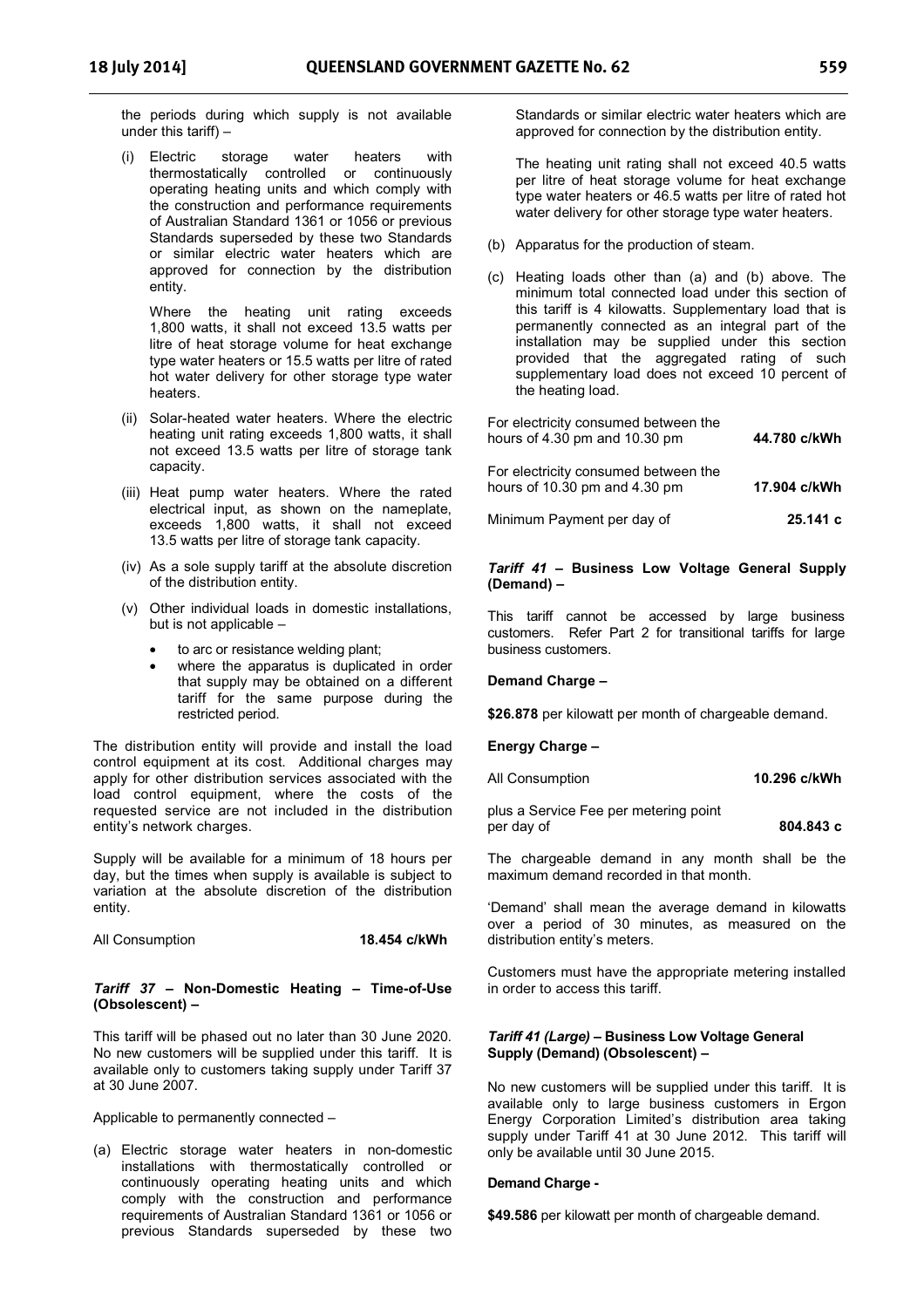#### **Energy Charge -**

All Consumption **10.426 c/kWh**

plus a Service Fee per metering point per day of **232.081 c** 

The chargeable demand in any month shall be –

- (a) the maximum demand recorded in that month; or
- (b) 60 per cent of the highest maximum demand recorded in any of the preceding eleven months; or
- (c) 75 kilowatts,

whichever is the highest figure.

'Demand' shall mean the average demand in kilowatts over a period of 30 minutes, as measured on the distribution entity's meters.

Customers taking supply under this tariff will not be supplied under any other tariff at the same NMI.

#### *Tariff 43 (Large) –* **General Supply Demand – Time-of-Use (Obsolescent) –**

No new customers will be supplied under this tariff. It is available only to large business customers in Ergon Energy Corporation Limited's distribution area taking supply under Tariff 43 at 30 June 2012. This tariff will only be available until 30 June 2015.

#### **Demand Charge –**

**\$21.475** per kilowatt per month of chargeable demand.

#### **Energy Charge –**

For electricity consumed between the hours of 7.00am and 11.00pm, Monday to Friday inclusive -

All Consumption **21.214 c/kWh** 

For electricity consumed at other times –

| All Consumption | 8.480 c/kWh |
|-----------------|-------------|
|-----------------|-------------|

plus a Service Fee per metering point per day of **232.081 c** 

The chargeable demand in any month shall be –

(a) the maximum demand recorded in that month; or

(b) 60 per cent of the highest maximum demand recorded in any of the preceding eleven months; or (c) 400 kilowatts,

whichever is the highest figure.

'Demand' shall mean the average demand in kilowatts over a period of 30 minutes, as measured on the distribution entity's meters.

Customers must have the appropriate metering installed in order to access this tariff.

#### *Tariff 44 –* **Business Over 100MWh per annum (Demand Small) – Ergon Energy Corporation Limited distribution area ONLY –**

This tariff is available to Ergon Energy Queensland Pty Ltd customers only.

This tariff can be accessed by business customers classified as SAC >100MWh per annum by the distribution entity. The tariff is based on the Ergon Energy Corporation Limited network tariff of Demand Small.

A Standard Asset Customer - Large (SAC - Large) is a business customer in Ergon Energy Corporation Limited's distribution area whose annual energy consumption generally exceeds 100MWh.

This tariff cannot be used in conjunction with any other tariff at that NMI.

#### **Demand Charge –**

**\$38.514** per kilowatt per month of chargeable demand.

**Energy Charge –** 

All Consumption **10.421 c/kWh** 

plus a Service Fee per metering point per day of **5,165.356 c** 

The chargeable demand charge in any month will be the kW amount by which a customer's metered monthly maximum demand is greater than the demand threshold applicable to the customer's network tariff. The demand threshold for Demand Small is 30 kW.

Where the monthly metered maximum demand is less than the demand threshold, the chargeable demand is set to zero and no demand charge is payable for that month.

Demand' shall mean the average demand in kilowatts over a period of 30 minutes, as measured on the distribution entity's meters.

Customers must have the appropriate metering installed in order to access this tariff.

#### *Tariff 45 –* **Business Over 100MWh per annum (Demand Medium) – Ergon Energy Corporation Limited distribution area ONLY –**

This tariff is available to Ergon Energy Queensland Pty Ltd customers only.

This tariff can be accessed by business customers classified as SAC >100MWh per annum by the distribution entity. The tariff is based on the Ergon Energy Corporation Limited network tariff of Demand Medium.

A Standard Asset Customer - Large (SAC - Large) is a business customer in Ergon Energy Corporation Limited's distribution area whose annual energy consumption generally exceeds 100MWh.

This tariff cannot be used in conjunction with any other tariff at that NMI.

#### **Demand Charge –**

**\$34.556** per kilowatt per month of chargeable demand.

**Energy Charge –** 

All Consumption **10.421 c/kWh**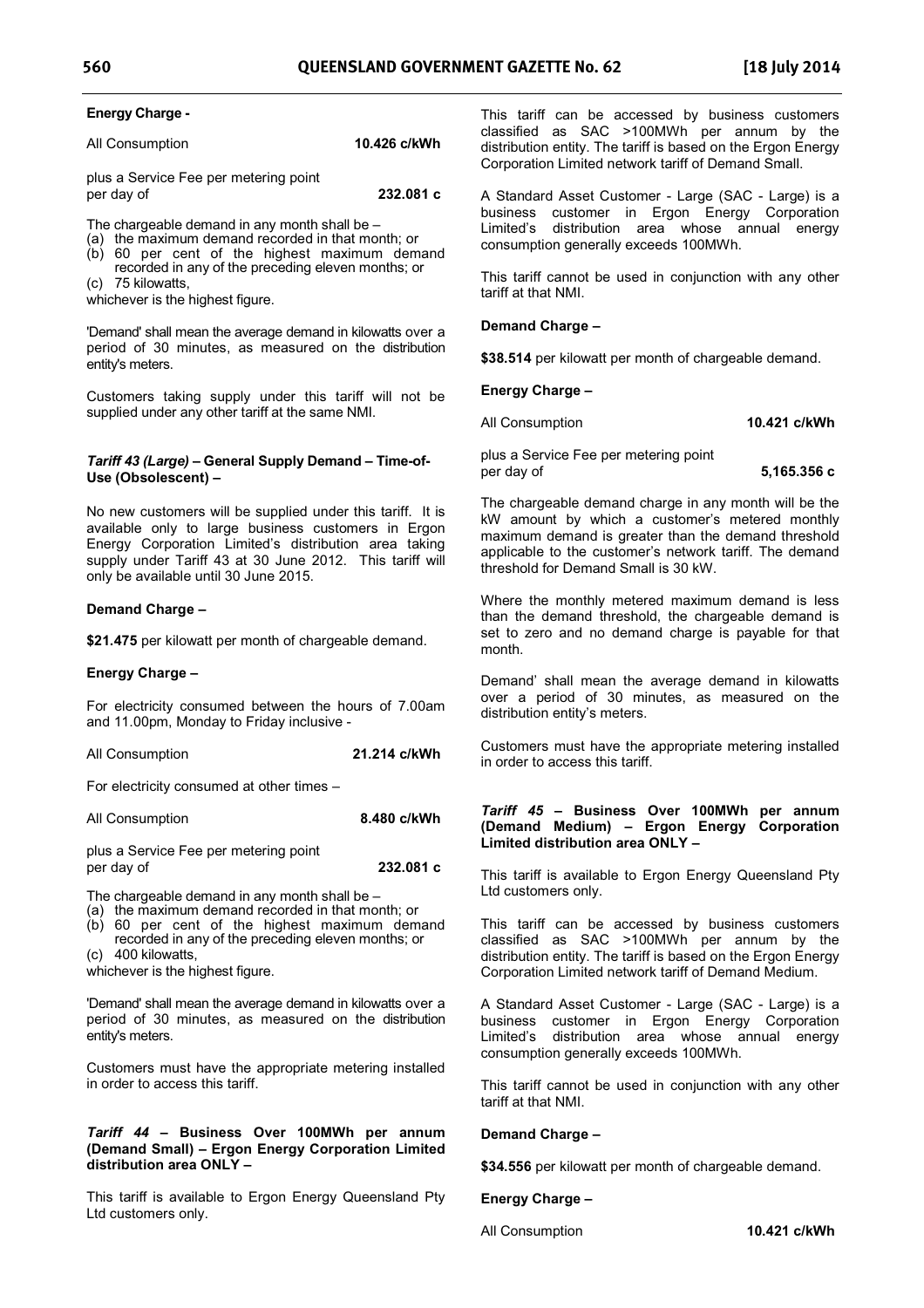plus a Service Fee per metering point per day of **16,807.334 c** 

The chargeable demand charge in any month will be the kW amount by which a customer's metered monthly maximum demand is greater than the demand threshold applicable to the customer's network tariff. The demand threshold for Demand Medium is 120 kW.

Where the monthly metered maximum demand is less than the demand threshold, the chargeable demand is set to zero and no demand charge is payable for that month.

'Demand' shall mean the average demand in kilowatts over a period of 30 minutes, as measured on the distribution entity's meters.

Customers must have the appropriate metering installed in order to access this tariff.

#### *Tariff 46 –* **Business Over 100MWh per annum (Demand Large) – Ergon Energy Corporation Limited distribution area ONLY –**

This tariff is available to Ergon Energy Queensland Pty Ltd customers only.

This tariff can be accessed by business customers classified as SAC >100MWh per annum by the distribution entity. The tariff is based on the Ergon Energy Corporation Limited network tariff of Demand Large.

A Standard Asset Customer - Large (SAC - Large) is a business customer in Ergon Energy Corporation Limited's distribution area whose annual energy consumption generally exceeds 100MWh.

This tariff cannot be used in conjunction with any other tariff at that NMI.

#### **Demand Charge –**

**\$33.113** per kilowatt per month of chargeable demand.

#### **Energy Charge –**

| All Consumption                       | 10.421 c/kWh |
|---------------------------------------|--------------|
| plus a Service Fee per metering point |              |
| per day of                            | 48,836.212 c |

The chargeable demand charge in any month will be applied to the kW amount by which a customer's metered monthly maximum demand is greater than the demand threshold applicable to the customer's network tariff. The demand threshold for Demand Large is 400 kW.

Where the monthly metered maximum demand is less than the demand threshold, the chargeable demand is set to zero and no demand charge is payable for that month.

'Demand' shall mean the average demand in kilowatts over a period of 30 minutes, as measured on the distribution entity's meters.

Customers must have the appropriate metering installed in order to access this tariff.

#### **Tariff 47 – Business - High Voltage General Supply (Demand) – Ergon Energy Corporation Limited distribution area ONLY** –

This tariff is available to Ergon Energy Queensland Pty Ltd customers only.

This tariff can be accessed by business customers classified as SAC >100MWh per annum by the distribution entity. The tariff is based on the Ergon Energy Corporation Limited network tariff of Demand High Voltage.

A Standard Asset Customer - Large (SAC - Large) is a business customer in Ergon Energy Corporation Limited's distribution area whose annual energy consumption generally exceeds 100MWh.

This tariff cannot be used in conjunction with any other tariff at that NMI.

This tariff cannot be accessed by business customers who are classified as Connection Asset Customers or Individually Calculated Customers by the distribution entity.

#### **Demand Charge –**

**\$24.412** per kilowatt per month of chargeable demand.

#### **Energy Charge –**

| All Consumption | 9.883 c/kWh |
|-----------------|-------------|
|-----------------|-------------|

plus a Service Fee per metering point per day of **40,212.244 c** 

The chargeable demand charge in any month will be applied to the kW amount by which a customer's metered monthly maximum demand is greater than the demand threshold applicable to the customer's network tariff. The demand threshold for Demand High Voltage General Supply is 400 kW.

Where the monthly metered maximum demand is less than the demand threshold, the chargeable demand is set to zero and no demand charge is payable for that month.

'Demand' shall mean the average demand in kilowatts over a period of 30 minutes, as measured on the distribution entity's meters. Supply under this tariff will be at a standard high voltage, the level of which shall be prescribed by the distribution entity. Credits for high voltage supply are not applicable to this tariff.

Customers must have the appropriate metering installed in order to access this tariff.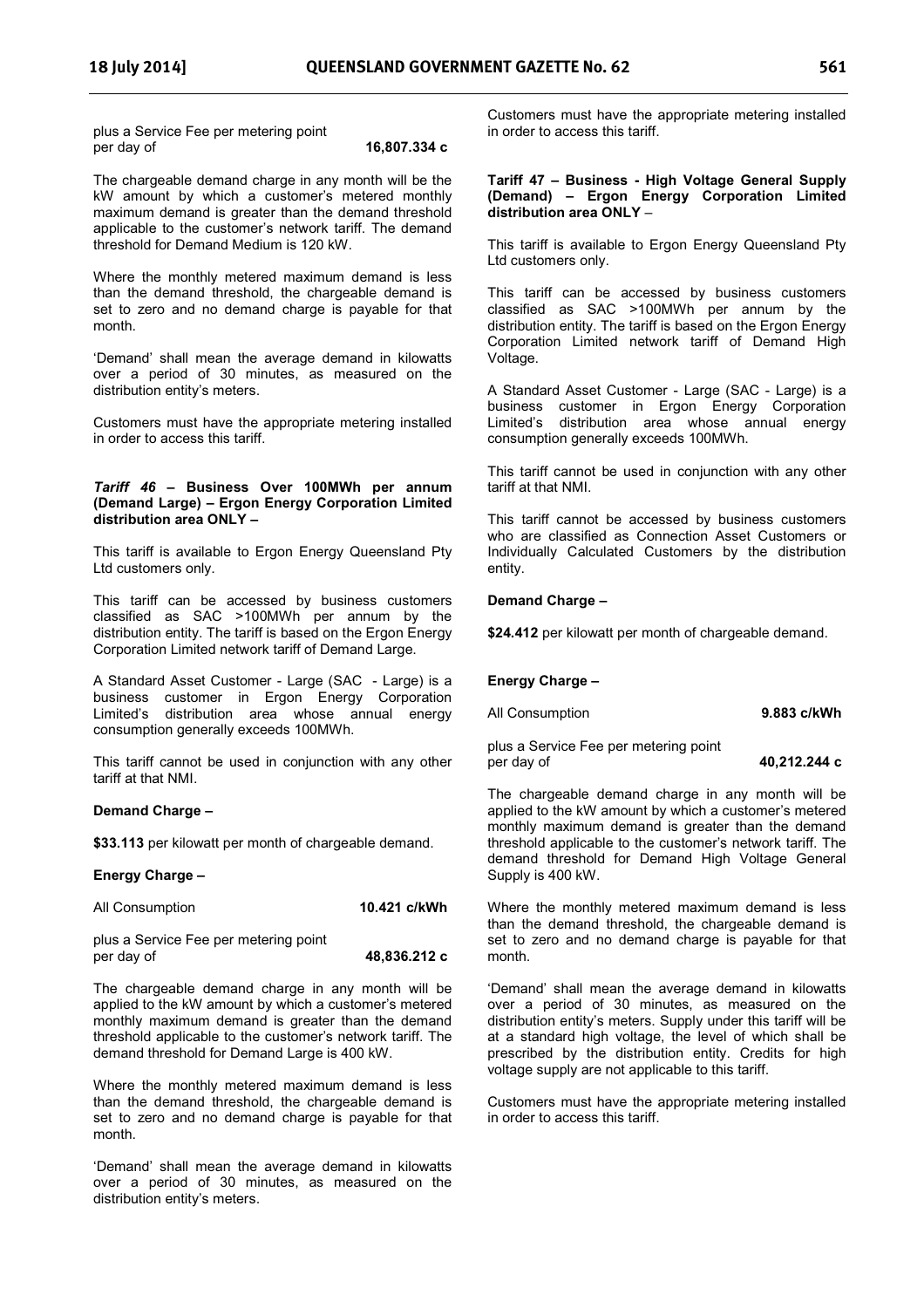#### *Tariff 48* **– Business - General Supply (>4 Gigawatt Hours (GWh)) (Demand) – Ergon Energy Corporation Limited distribution area ONLY –**

This tariff is available to Ergon Energy Queensland Pty Ltd customers only.

This tariff can only be accessed by business customers who are classified as Connection Asset Customers or Individually Calculated Customers by the distribution entity. The tariff is based on the Ergon Energy Corporation Limited network tariff of Demand High Voltage.

A Connection Asset Customer is a large business customer in Ergon Energy Corporation Limited's distribution area whose annual energy consumption generally exceeds 4GWh.

An Individually Calculated Customer is a large business customer in Ergon Energy Corporation Limited's distribution area whose annual energy consumption generally exceeds 40GWh.

#### **Demand Charge –**

**\$24.412** per kilowatt per month of chargeable demand.

#### **Energy Charge –**

| All Consumption | 9.883 c/kWh |
|-----------------|-------------|
|-----------------|-------------|

| plus a Service Fee per metering point |              |
|---------------------------------------|--------------|
| per day of                            | 40,629.628 c |

The chargeable demand charge in any month will be applied to the kW amount by which a customer's metered monthly maximum demand is greater than the demand threshold applicable to the customer's network tariff. The demand threshold for Business - General Supply (>4 Gigawatt Hours (GWh)) (Demand) is 400 kW.

Where the monthly metered maximum demand is less than the demand threshold, the chargeable demand is set to zero and no demand charge is payable for that month.

'Demand' shall mean the average demand in kilowatts over a period of 30 minutes, as measured on the distribution entity's meters. Credits for high voltage supply are not applicable to this tariff.

Customers must have the appropriate metering installed in order to access this tariff.

#### **Part 2**

#### **TRANSITIONAL TARIFFS FOR NEW AND EXISTING CUSTOMERS**

The following tariffs are available as a transitional measure to assist new and existing customers in moving to alternative cost-reflective tariffs in the future. Transitional tariffs will be phased out no later than 30 June 2020.

#### *Tariff 20 (Large)* **– Business General Supply (Transitional) –**

This transitional tariff will be phased out no later than 30 June 2020, and will be available to large business customers in Ergon Energy Corporation Limited's distribution area.

This tariff cannot be accessed by small business or residential customers.

| All Consumption | 30.866 c/kWh |
|-----------------|--------------|
|                 |              |

plus a Service Fee per metering point per day of **63.100 c**

### *Tariff 21* **– Business General Supply (Transitional) –**

This transitional tariff will be phased out no later than 30 June 2020.

This tariff can only be accessed by a residential customer if it is in conjunction with a primary residential tariff at the same NMI.

This tariff shall not apply in conjunction with Tariff 20, 22 or 62.

| First 100 kilowatt hours per month  | 41.818 c/kWh |
|-------------------------------------|--------------|
| Next 9,900 kilowatt hours per month | 39.291 c/kWh |
| Remaining kilowatt hours per month  | 29.911 c/kWh |
| plus a Minimum Payment per day of   | 61.538 c     |

#### *Tariff 22 (Small and Large)* **– Business General Supply – Time-of-Use (Transitional) –**

This transitional tariff will be phased out no later than 30 June 2020.

This tariff can only be accessed by a residential customer if it is in conjunction with a primary residential tariff at the same NMI.

Customers must have the appropriate metering installed in order to access this tariff.

For electricity consumed between the hours of 7.00 am and 9.00 pm, Monday to Friday inclusive -

All Consumption **40.902 c/kWh**

For electricity consumed at other times -

All Consumption **14.403 c/kWh** 

plus a Service Fee per metering point per day of **151.652 c** 

### *Tariff 62* **- Farm - Time-of-Use (Transitional) -**

This transitional tariff will be phased out no later than 30 June 2020.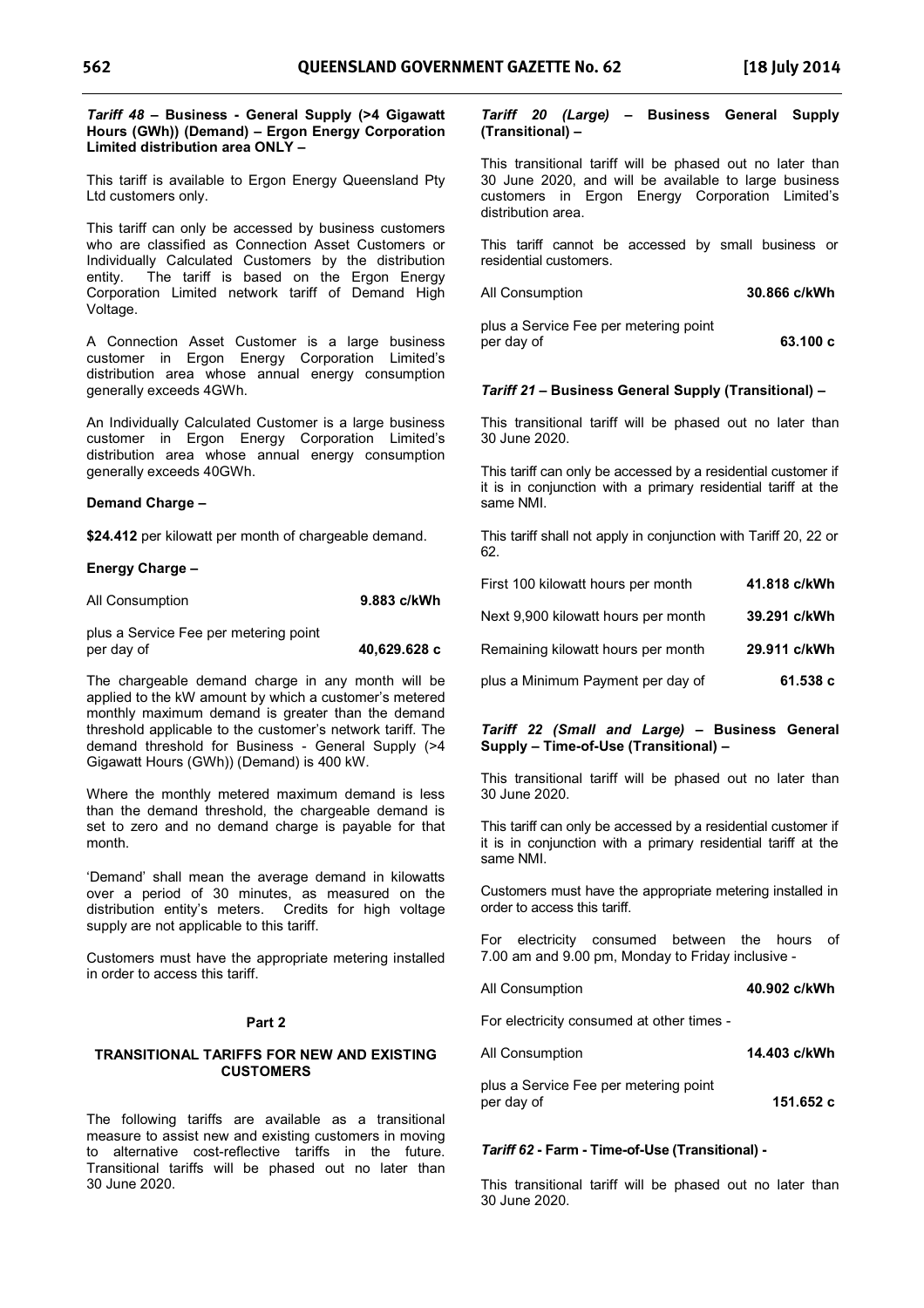This tariff can only be accessed by a residential customer if it is in conjunction with a primary residential tariff at the same NMI.

This tariff shall not apply in conjunction with Tariff 20, 21 or 22 at the same NMI.

For electricity consumed between the hours of 7.00 am and 9.00 pm, Monday to Friday inclusive –

| First 10,000 kilowatt hours per month     | 39.411 c/kWh |
|-------------------------------------------|--------------|
| Remaining kilowatt hours                  | 33.328 c/kWh |
| For electricity consumed at other times - |              |
| All Consumption                           | 13.936 c/kWh |
| istria a Camilaa Eaa wax maataniwa walist |              |

#### plus a Service Fee per metering point per day of **66.468 c**

#### *Tariff 65* **- Irrigation - Time-of-Use (Transitional) -**

This transitional tariff will be phased out no later than 30 June 2020.

This tariff can only be accessed by a residential customer if it is in conjunction with a primary residential tariff at the same NMI.

For electricity consumed in a fixed 12 hour daily pricing period (as agreed between the retail entity and the customer from the range 7.00 am to 7.00 pm; 7.30 am to 7.30 pm; or 8.00 am to 8.00 pm) Monday to Sunday inclusive -

All Consumption **31.438 c/kWh** 

For electricity consumed at other times –

All Consumption **17.316 c/kWh** 

plus a Service Fee per metering point per day of **66.468 c** 

No alteration to the selected daily pricing period shall be permitted until a period of twelve months has elapsed from the previous selection.

#### *Tariff 66* **– Irrigation (Transitional) –**

This transitional tariff will be phased out no later than 30 June 2020.

This tariff can only be accessed by a residential customer if it is in conjunction with a primary residential tariff at the same NMI.

**Annual Fixed Charge** (in respect of each point of supply) - per kilowatt of connected motor capacity used for irrigation pumping –

| First 7.5 kilowatts | \$31.957 per kW |  |
|---------------------|-----------------|--|
| Remaining kilowatts | \$96.085 per kW |  |
| Energy Charge -     |                 |  |
| $\cdots$            |                 |  |

All Consumption **16.478 c/kWh** 

plus a Service Fee per metering point per day of **146.493 c** 

Minimum Annual Fixed Charge - As calculated for 7.5 kW (Note – 7.5 kW is equivalent to 10.05 h.p.)

Any customer taking supply under this tariff who requests a temporary disconnection will not be reconnected unless the outstanding balance of the Annual Fixed Charge for part of the year corresponding to the period of disconnection has been paid.

#### **Part 3**

#### **TARIFFS FOR UNMETERED SUPPLY INCLUDING STREET LIGHTS, TRAFFIC SIGNALS, WATCHMAN LIGHTING AND TEMPORARY SERVICES**

#### *Tariff 71 –* **Street Lights –**

Notified prices for Tariff 71, published in accordance with section 90 of the Electricity Act, will only apply in Ergon Energy Corporation Limited's distribution area. The *Electricity Regulation Amendment (No.1) 2008* provides that, from 1 July 2008, street lighting customers in Energex Limited's distribution area will be defined as market customers and so will not have access to the notified prices.

Street lighting customers are as defined in Queensland legislative instruments, being State or local government agencies for street lighting loads.

Street lights are deemed to illuminate roads. In Queensland, there are two main types of roads, being:

- **Local government roads** roads for which a local government has control. These roads comprise land that is:
	- dedicated to public use as a road; or
	- developed for (or has as one of its main uses) the driving or riding of motor vehicles and is open to, or used by, the public;
	- a footpath or bicycle path; or
	- a bridge, culvert, ford, tunnel or viaduct,

and excludes State-controlled roads and public thoroughfare easements; and

**State-controlled roads** – roads that are declared under the *Transport Infrastructure Act 1994* (Qld) to be a State-controlled road, for which the relevant Minister for that Act has control (i.e. of the Department of Transport and Main Roads).

All consumption will be determined in accordance with the metrology procedure issued by the Australian Energy Market Operator.

| All Consumption                           | 31.566 c/kWh |
|-------------------------------------------|--------------|
| plus a Service Fee per lamp<br>per day of | 0.668c       |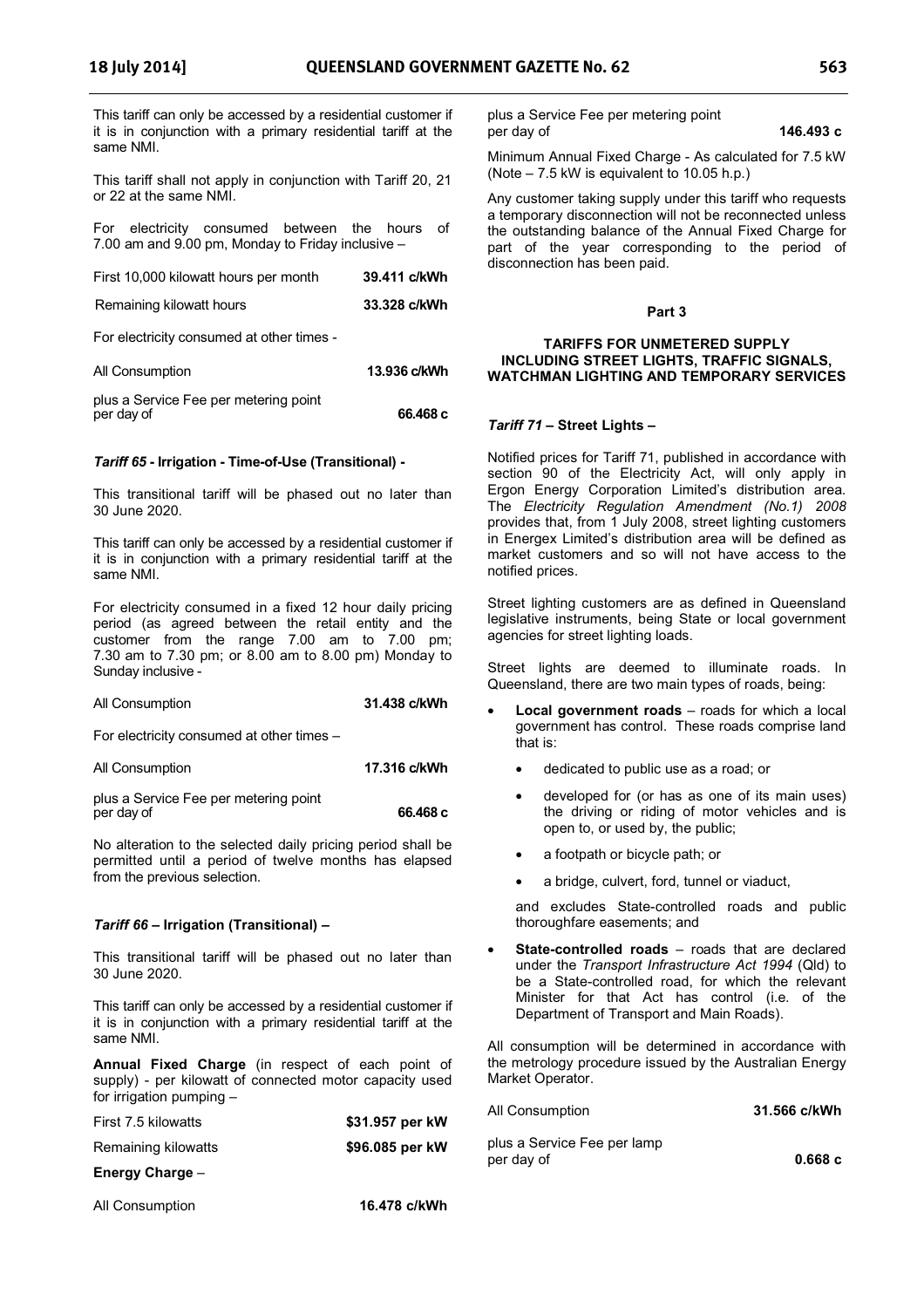#### *Tariff 91* **- Other Unmetered Supply –**

Unmetered electricity supply is available to other small loads, as approved by the distribution entity.

Unmetered Supply applies where:

- 1. the load pattern is predictable;
- 2. for the purposes of settlements, the load pattern (including load and on/off time) can be reasonably calculated by a relevant method set out in the metrology procedure; and
- 3. it would not be cost effective to meter the connection point taking into account:
	- (i) the small magnitude of the load;
	-
	- (ii) the connection arrangements; and<br>(iii) the geographical and physical loca the geographical and physical location.

Charges are based on consumption determined by the distribution entity.

#### All Consumption **19.832 c/kWh**

Charges for installation, maintenance and removal of supply to an unmetered installation may apply in addition to the above charge for electricity supplied. These charges are unregulated.

#### **Part 4**

#### **APPLICATION OF TARIFFS FOR CUSTOMERS ON NOTIFIED PRICES – GENERAL**

Customers on a Standard Retail Contract may choose to be charged on any of the tariffs that the retail entity agrees are applicable to the customer's installation and provided that appropriate metering is in place.

Tariffs are applied to the electricity consumed at a connection point (as identified by a National Metering Identifier or NMI), as measured by the meter or meters at that connection point. The distribution entity is responsible for the establishment of connection points. Whilst customers have the ability to, at their expense if applicable, request additional meters at their connection point to enable particular tariff arrangements, the distribution entity will only create a new connection point where they have a legislative right or obligation to do so.

If there has been a material change of use at the customer's premises, such that the tariff on which the customer is being charged is no longer applicable, the retail entity may require the customer to transfer to a tariff applicable to the changed use.

If a change to the customer's meter is required to support the applicability of a tariff, other than Tariff 12 or Tariff 13, to a customer, the customer may request the retail entity to arrange for the required meter to be installed at the customer's cost.

For all tariffs, excluding Tariffs 11, 12 and 13, customers have the option, on application in writing or another form acceptable to the retail entity, of changing to any other tariff that the retail entity agrees is applicable to the customer's installation. Customers shall not be entitled to a further option of changing to another tariff until a period of twelve months has elapsed from a previous exercise of option. However, a retail entity at the request of a customer may permit a change to another tariff within a period of twelve months if –

- (i) a tariff that was not previously in force is offered and such tariff is applicable to the customer's installation; or
- (ii) the customer meets certain costs associated with changing to another tariff.

Customers previously supplied under tariffs which have now been discontinued or redesignated (whether by number, letter or name) will be supplied under other tariffs appropriate to their installations.

Residential customers have the option, on application in writing or another form acceptable to the retail entity, of switching from Tariff 11 to Tariff 12, or from Tariff 11 to Tariff 13, provided they have the appropriate metering installed. Prior to 30 June 2014, customers will also be entitled to a further option of switching back to Tariff 11 within 12 months following a switch to either Tariff 12 or Tariff 13. Additional charges may apply should a customer wish to switch tariffs again prior to 30 June 2015.

The date of effect of a tariff change will be:

- the date of the last meter read (provided it is an actual meter read, not an estimated meter read); or
- if field work is required to support the change in tariff (e.g. a new meter is required to be installed), the date the field work is completed.

#### **Billing information for application of monthly or annually based charges**

The monthly or annual charges shall be calculated pro rata having regard to the number of days in the billing cycle that supply was connected (days) and one-twelfth of 365.25 days (to allow for leap years). That is:

|        | 365.25           |                                                                                                                                                        | $P \times 12$ x days for monthly charges |
|--------|------------------|--------------------------------------------------------------------------------------------------------------------------------------------------------|------------------------------------------|
| $Pa =$ | P1<br>365.25     |                                                                                                                                                        | x days for annual charges                |
| Where  | Pа<br>P1<br>days | is the amount to be billed<br>is the monthly charge<br>is the annual charge<br>is the number of days in the billing<br>cycle that supply was connected |                                          |

#### **Supply Voltage**

#### **(a) Low Voltage**

Except where otherwise stated, the tariffs in Parts 1 and 2 will apply to supply taken at low voltage (480/240 volts or 415/240 volts, 50 Hertz A.C., as required by the distribution entity).

#### **(b) High Voltage**

#### **(i) Customer plant requirements**

By agreement between the customer and the distribution entity, supply may be given and metered at a standard high voltage, the level of which shall be prescribed by the distribution entity.

Where high voltage supply is given, a customer shall supply and maintain all equipment including transformers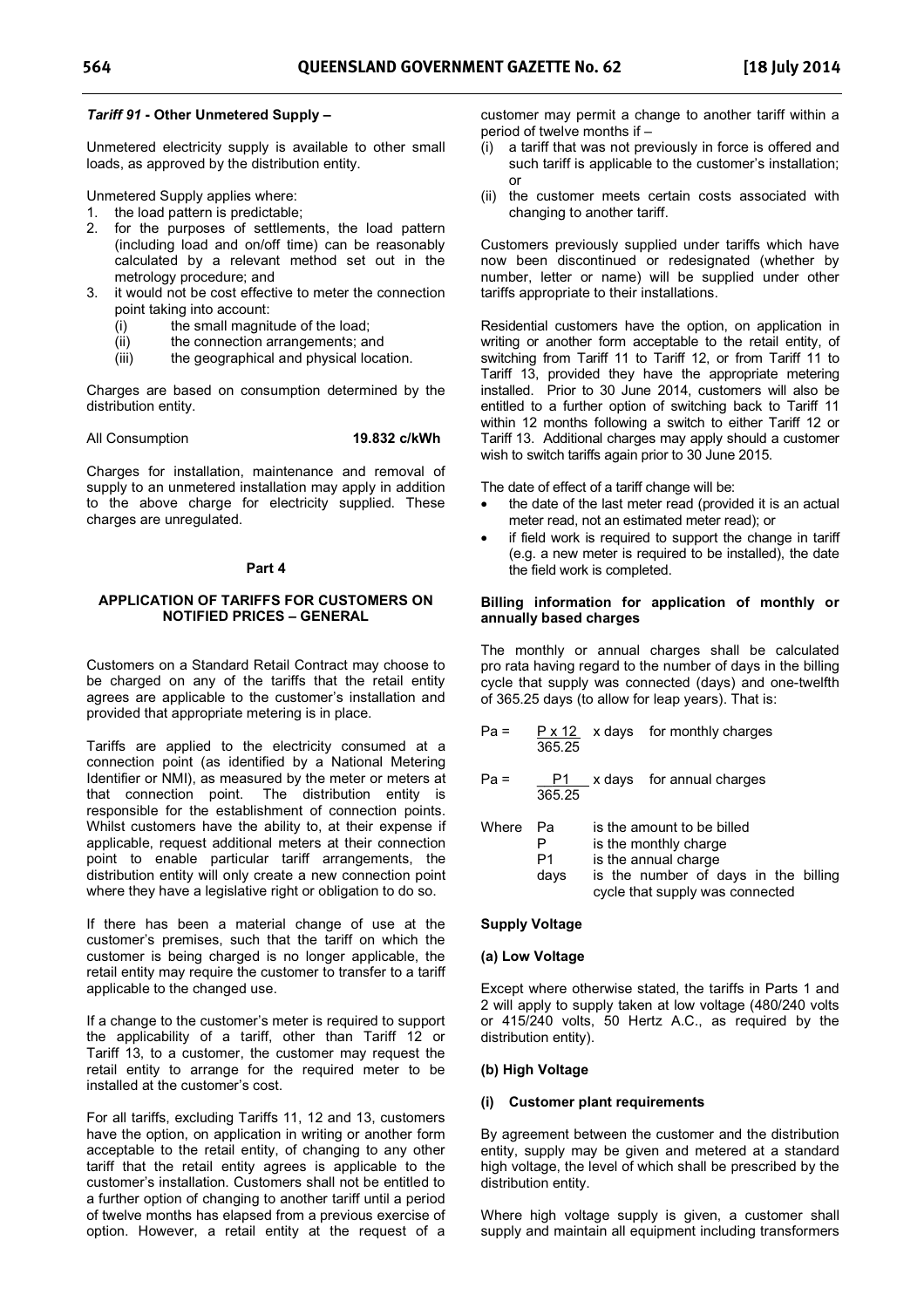and high voltage automatic circuit breakers but excepting meters and control apparatus beyond the customer's terminals.

#### **(ii) Credits where L.V. tariff is metered at H.V.**

Where supply is given in accordance with (i) above and metered at high voltage then, except in cases where high voltage tariffs are determined or provided by agreement to meet special circumstances, the tariffs applied will be those pertaining to supply at low voltage ("the relevant tariff"), EXCEPT THAT, after billing the energy and demand components of the tariff, a credit will be allowed of –

- 5 percent of the calculated tariff charge where supply is given at voltages of 11kV to 33 kV; and
- 8 percent of the calculated tariff charge where supply is given at voltages of 66 kV and above,

(provided that the calculated tariff charge after application of the credit must not be less than the Minimum Payment or other minimum charge calculated by applying the provisions of the relevant tariff.)

#### **Card-operated Meters in Remote Communities**

If a customer is a small excluded customer for a premises (as defined in section 23 of the Electricity Act), the distribution entity may at its absolute discretion agree with:

- (a) the relevant local government authority on behalf of the customer; and
- (b) the customer's retail entity, that the electricity consumed by the customer is to be measured and charged by means of a card-operated meter.

If, immediately prior to 1 July 2007, electricity being consumed by a customer at a premises is being measured and charged by means of a card-operated meter, the electricity consumed at the premises may continue to be measured or charged by means of a cardoperated meter.

The methodology for applying the appropriate tariffs to customers subject to card-operated meters is as follows:

- (a) If electricity supplied to a residential customer is measured and charged by means of a card-operated meter:
	- (i) for Tariff 11 (Residential Lighting, Power and Continuous Water Heating), all consumption shall be charged at the 'All Consumption' rate (**25.378 cents/kWh**), plus a Service Fee of **83.414 cents** per day shall apply;
	- (ii) for Tariff 31 (Night Rate Super Economy), all consumption shall be charged at the 'All Consumption' rate (**11.743 cents/kWh**); and
	- (iii) for Tariff 33 (Controlled Supply Economy), all consumption shall be charged at the 'All Consumption' rate (**18.454 cents/kWh**).
- (b) If electricity supplied to a business customer is measured and charged by means of a card operated meter, all consumption shall be charged at the 'All Consumption' rate under Tariff 20 (General Supply) (**23.585 cents/kWh**), plus a Service Fee of **140.437 cents** per day shall apply.

#### **Other Retail Fees and Charges**

A retail entity may charge its non-market customers the following:

- (a) if, at a customer's request, the retail entity provides historical billing data which is more than two years old – a maximum of **\$30**;
- (b) retail entity's administration fee for a dishonoured payment – a maximum of **\$15**; and
- (c) financial institution fee for a dishonoured payment no more than the **fee incurred** by the retail entity.

#### **Part 5**

#### **CONCESSIONAL APPLICATIONS OF TARIFFS 11, 12 and 13 (RESIDENTIAL)**

*Tariff 11* **– Residential (Lighting, Power and Continuous Water Heating),** *Tariff 12* **– Residential (Lighting, Power and Continuous Water Heating) (Time-of-Use) and** *Tariff 13* **– Residential (Lighting, Power and Continuous Water Heating) (PeakSmart – Time-of-Use) are available to customers satisfying the criteria set out in any one of A, B or C, as follows:** 

**A. Those separately metered installations where all electricity consumed is used in connection with the provision of a Meals on Wheels service or for the preparation and serving of meals to the needy and for no other purpose.** 

**B. Charitable residential institutions which comply with all the following requirements—** 

- (a) Domestic Residential in Nature. The total installation, or that part supplied and separately metered, must be domestic residential (i.e. it must include the electricity usage of the cooking, eating, sleeping and bathing areas which are associated with the residential usage). Medical facilities, e.g. an infirmary, which are part of the complex may be included as part of the total installation; and
- (b) Charitable and Non-Profit. The organisation must be:
	- (i) a deductible gift recipient under section 30-227(2) of the *Income Tax Assessment Act 1997* to which donations of \$2.00 and upwards are tax deductible; and
	- (ii) a non-profit organisation that:
		- A. imposes no scheduled charge on the residents for the services or accommodation that is provided<br>(i.e. organisations that provide  $(i.e.$  organisations that emergency accommodation facilities for the needy); or
		- B. if scheduled charges are made for the services or accommodation provided. then all residents must be pensioners or, if not pensioners, persons eligible for subsidised care under the *Aged Care Act 1997* or the *National Health Act 1953*.

**C**. **Organisations providing support and crisis accommodation which comply with the following requirements—** 

The organisation must: